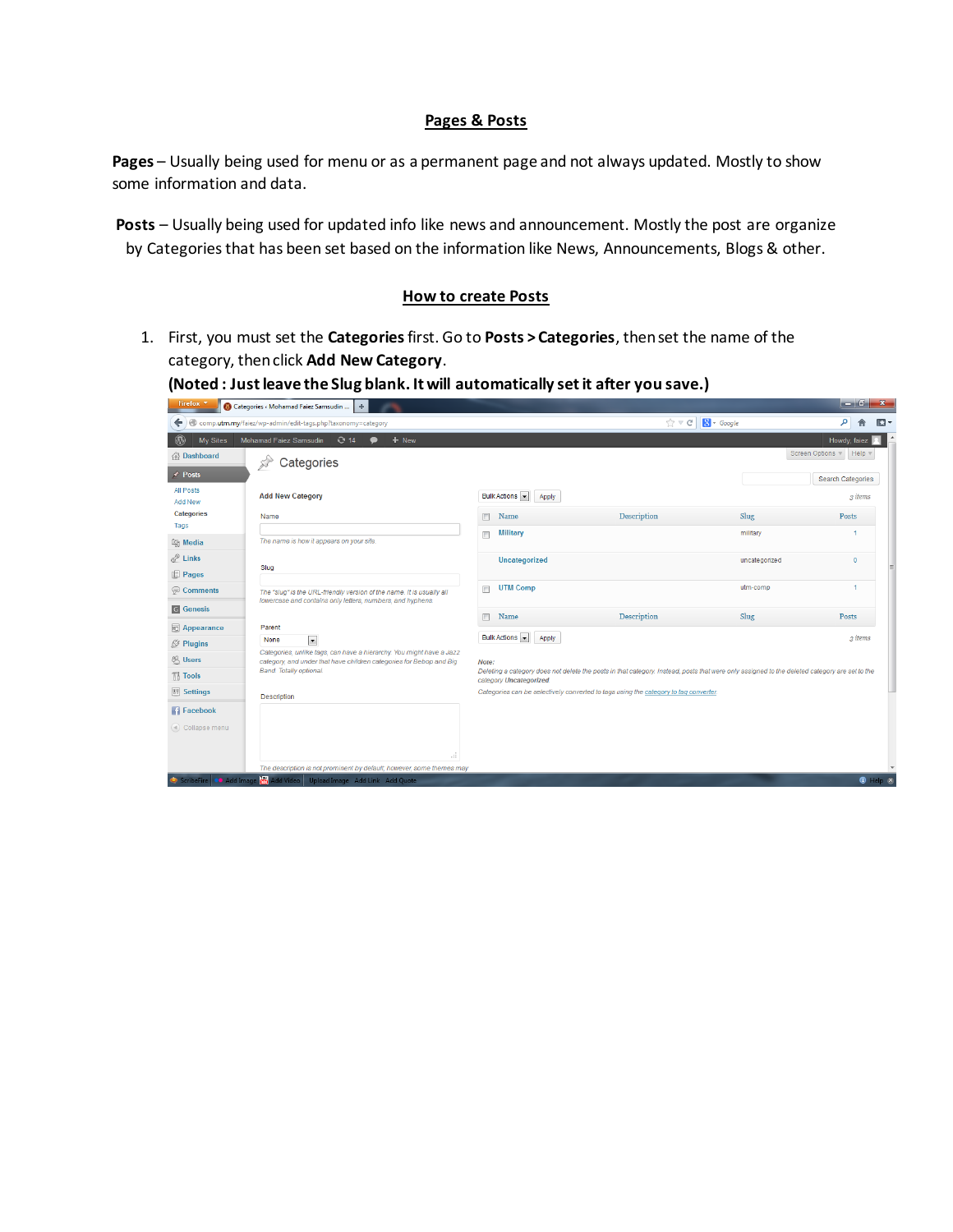2. After finish set the Category, click on Add New to create your content. Insert the content and after that set the category, then click Publish.

| Firefox <b>v</b>                                                                                                    | Add New Post < Mohamad Faiez Sam x 3: UTM WebMail<br>÷<br>$\times$ |                      |                                         |                                   | $\begin{array}{c c c c c} \hline \multicolumn{1}{c }{\mathbf{0}} & \multicolumn{1}{c }{\mathbf{x}} \\\hline \end{array}$ |  |  |  |  |
|---------------------------------------------------------------------------------------------------------------------|--------------------------------------------------------------------|----------------------|-----------------------------------------|-----------------------------------|--------------------------------------------------------------------------------------------------------------------------|--|--|--|--|
| $\uparrow$ $\vee$ $\circ$ $\Box$ $\Box$ $\bullet$ Google<br>comp.utm.my/faiez/wp-admin/post-new.php<br>$\leftarrow$ |                                                                    |                      |                                         | م                                 | 侖<br>$\square$                                                                                                           |  |  |  |  |
| $^{\circledR}$<br>My Sites                                                                                          | Mohamad Faiez Samsudin<br>$Q$ 14<br>+ New<br>$\bullet$             |                      |                                         | Howdy, faiez                      |                                                                                                                          |  |  |  |  |
| <b>备Dashboard</b>                                                                                                   | <b>Add New Post</b>                                                |                      |                                         | Screen Options v Help v           |                                                                                                                          |  |  |  |  |
| $\angle$ Posts                                                                                                      |                                                                    |                      | Publish                                 |                                   |                                                                                                                          |  |  |  |  |
| All Posts                                                                                                           |                                                                    |                      |                                         |                                   |                                                                                                                          |  |  |  |  |
| <b>Add New</b><br>Categories                                                                                        |                                                                    |                      |                                         | Preview                           |                                                                                                                          |  |  |  |  |
| Tags                                                                                                                | <b>mg</b> Add Media                                                | Visual Text          | <b>Status: Draft Edit</b>               |                                   |                                                                                                                          |  |  |  |  |
| <b>mg Media</b>                                                                                                     | <b>B / we U 三三三年手書書書記の読を 44 呂呂ツ - #A 図</b>                         |                      |                                         | <b>Visibility: Public Edit</b>    |                                                                                                                          |  |  |  |  |
| P Links                                                                                                             | • Paragraph • 隐隐 2 Ω 4 A • 2 • 3 x × 目 9 C m 0<br>Font size        |                      |                                         | <b>體 Publish immediately Edit</b> |                                                                                                                          |  |  |  |  |
| <b>Pages</b>                                                                                                        | Keer' te h r y mod                                                 |                      | <b>Move to Trash</b>                    | Publish                           |                                                                                                                          |  |  |  |  |
| Comments                                                                                                            |                                                                    |                      |                                         |                                   |                                                                                                                          |  |  |  |  |
| G Genesis                                                                                                           |                                                                    | Set the categories   | Categories                              |                                   |                                                                                                                          |  |  |  |  |
| <b>图 Appearance</b>                                                                                                 |                                                                    | before or after you  |                                         | All Categories Most Used          |                                                                                                                          |  |  |  |  |
| <b><i><u><sup></sup></u></i> Plugins</b>                                                                            |                                                                    | editing the content. | Select / Deselect All                   |                                   |                                                                                                                          |  |  |  |  |
| <b>恐 Users</b>                                                                                                      |                                                                    |                      |                                         |                                   |                                                                                                                          |  |  |  |  |
| Til Tools                                                                                                           |                                                                    |                      | <b>Military</b><br><b>Uncategorized</b> |                                   |                                                                                                                          |  |  |  |  |
| <b>TV Settings</b>                                                                                                  |                                                                    |                      | UTM Comp                                |                                   |                                                                                                                          |  |  |  |  |
| <b>Facebook</b>                                                                                                     |                                                                    |                      | + Add New Category                      |                                   |                                                                                                                          |  |  |  |  |
| (4) Collapse menu                                                                                                   | Path: p                                                            |                      |                                         |                                   |                                                                                                                          |  |  |  |  |
|                                                                                                                     | Word count: 0                                                      |                      | Tags                                    |                                   |                                                                                                                          |  |  |  |  |
|                                                                                                                     | $\overline{a}$ $\overline{b}$ $\overline{a}$                       |                      |                                         | Add                               |                                                                                                                          |  |  |  |  |
| C ScribeFire C Add Image (M Add Video Upload Image Add Link Add Quote<br><b>◎ Help ⊗</b><br>.                       |                                                                    |                      |                                         |                                   |                                                                                                                          |  |  |  |  |

3. After you click **Publish**, the content that you create will appear in the middle of the webpage.